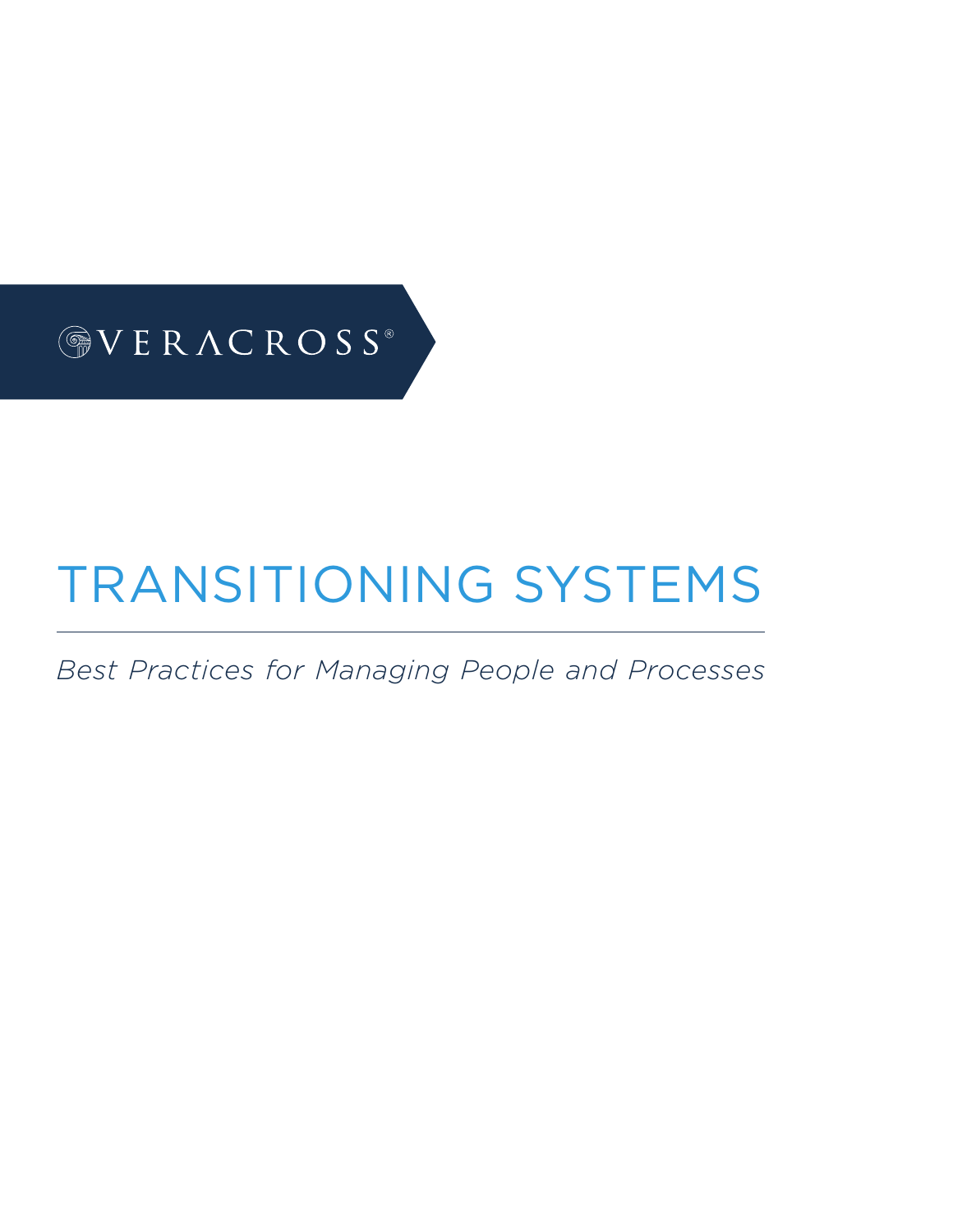#### PLANNING FOR SUCCESS



#### PHASE 1: PLANNING

- Thinking/Discussing
- Pre-Planning/Research
- Budget and Pre-Project Approval from Leadership



#### PHASE 3: IMPLEMENTATION

- Core Project Team
- Establish Department Champions
- Communication Strategy

#### DECISION PROCESS TIMELINE

#### PHASE 2: EVALUATION & SELECTION

- Committee Formation
- Demos
- Selection/Contract



#### PHASE 4: POST-IMPLEMENTATION

- Go-Live
- Training
- Launch to School Community



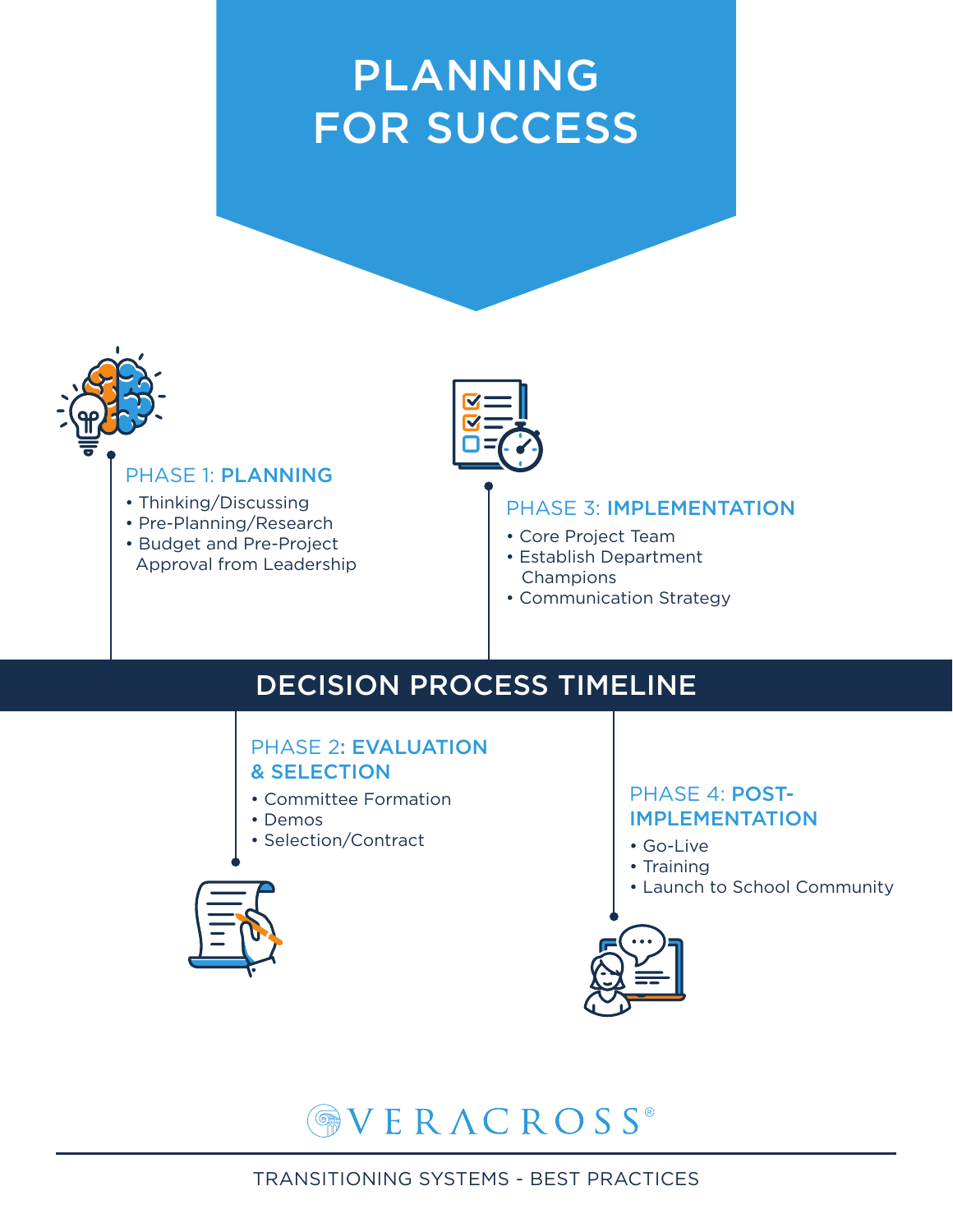### PHASE<sub>1</sub> PLANNING



#### **DO**

- Define levels of success: individually, departmentally, and for the whole school community.
- List the problems you're trying to solve.
- Be aware of the personalities of key people and departments.
- Write out a timeline.
- Think through other factors, e.g., new leadership, events, etc.

#### **DON'T**

• Feel like you have to write an RFP. It can be helpful, but it's not a requirement. An RFP should be a guide to the decision process, not a list of static features; tech changes too fast.

• Be afraid to have conversations with vendors. Be up front with them and tell them where you are in the process. Help them help you.

• Jump too fast. Let the process work in its own time.

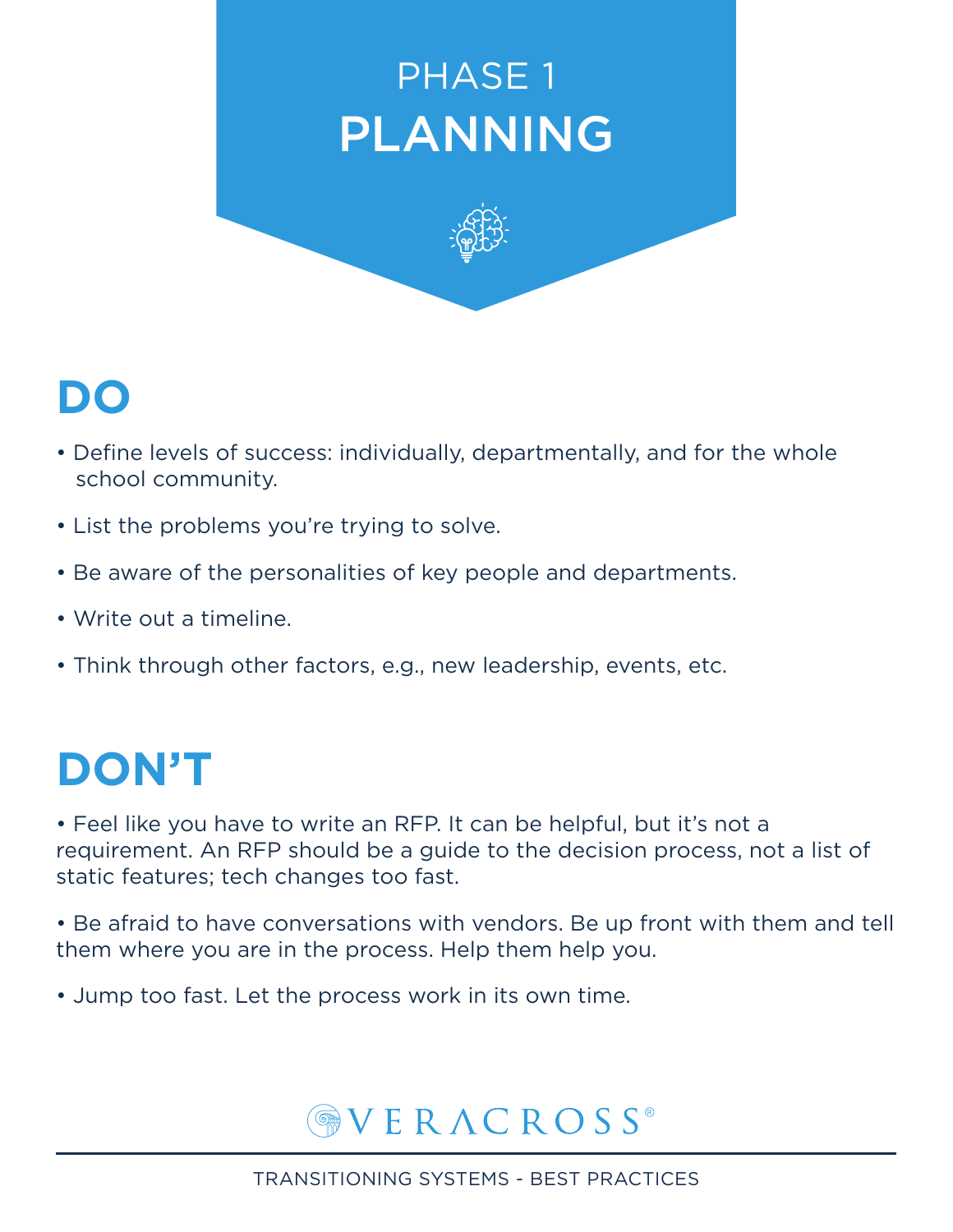### PHASE 2 EVALUATION & SELECTION



#### **DO**

- Select members of an overall change leadership team.
- Specify a small group of people responsible for leading the project. They should be trusted people ideally from different departments who are quick learners, good with tech, and have good attitudes.
- Clarify leadership team responsibilities, e.g., cheerleading, communicating, etc.
- Assign a point person within each department to act as a resource during transitions.
- Set expectations the change process is going to be hard!

#### **DON'T**

- Try to do it by yourself or think that success is dependent solely upon you.
- Shy away from people who don't like the decision. Work to incorporate them into the process and win them over.
- Start and Stop. You need to build momentum.

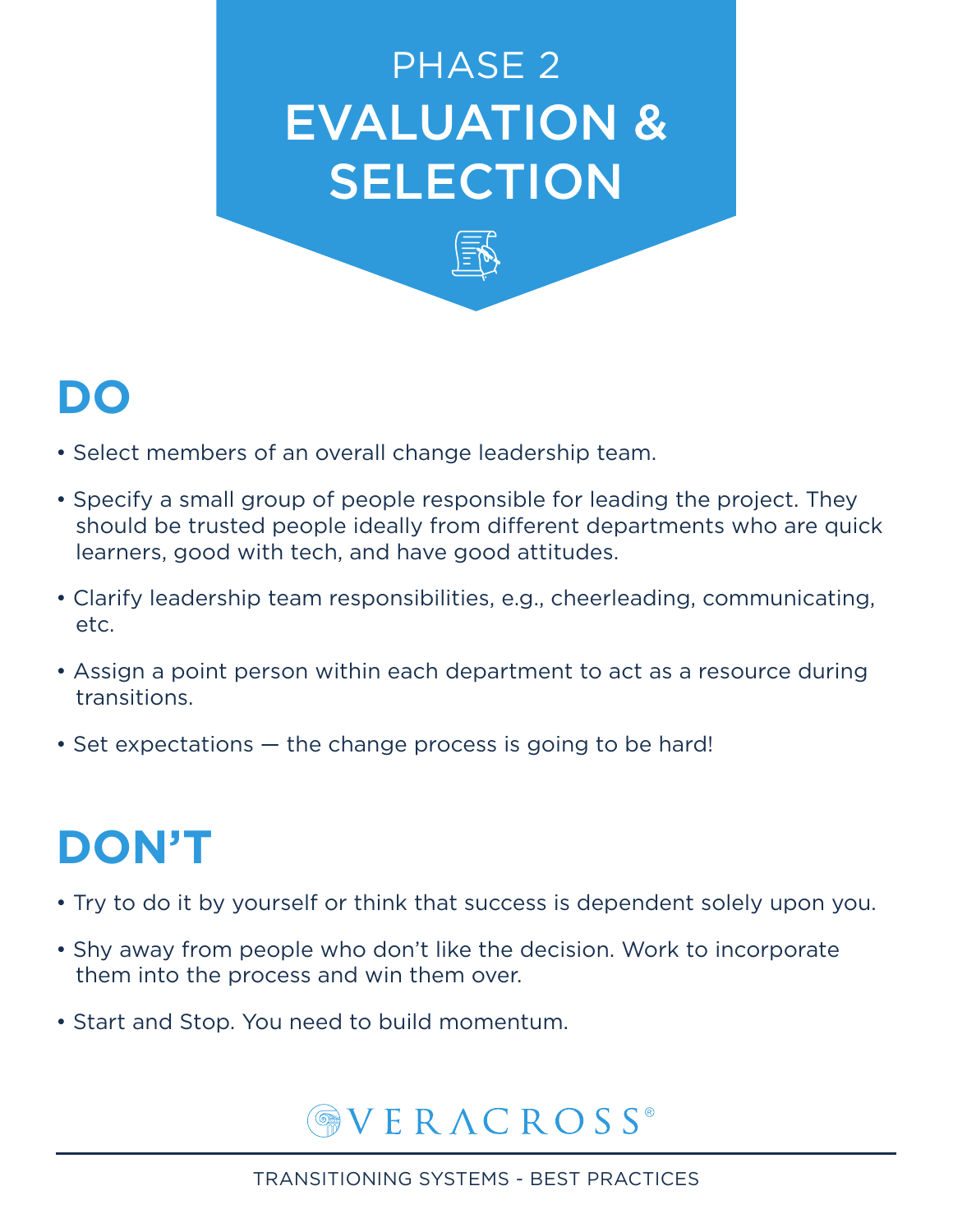### PHASE 3 IMPLEMENTATION



#### **DO**

- Communicate, Communicate, Communicate!
- Build communication plans for each key constituency (parents, students, faculty, staff).
- Create tools that people can trust to find information (i.e., a blog, email newsletter).
- Train abundantly!
- Provide channels for support within departments and with tech office.
- Give extra attention to teachers, parents, and students to help them learn the system.

### **DON'T**

- Take a hands-off approach with each department. The tech office needs to be the main facilitator of conversations and change.
- Do people's job for them. However, check in regularly!
- Assume that people get the big picture. Tell the story and retell, retell, retell!

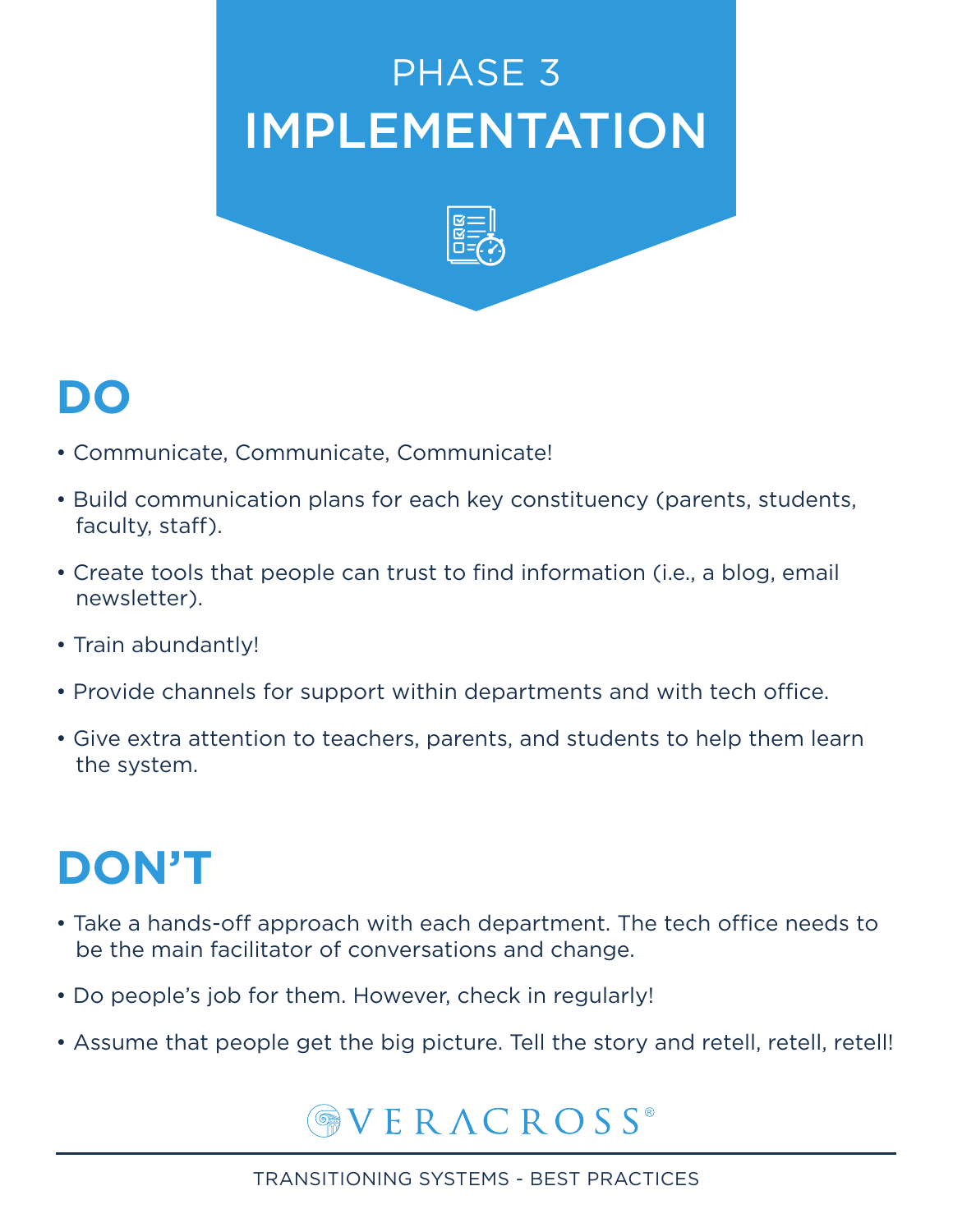# PHASE 4 POST-IMPLEMENTATION

#### **DO**

- Remind people why you changed.
- Reinforce positive changes that replaced the old challenges.
- Continue to be the champion and facilitator.
- Give new hires training with context and history for how the school got to where it is.
- Hold a transition debrief: Were we successful in achieving our goals? To what degree?

#### **DON'T**

- Assume people are "okay." Create ways for people to communicate frustrations/needs.
- Be afraid to have conversations with vendors about follow up questions or new challenges.